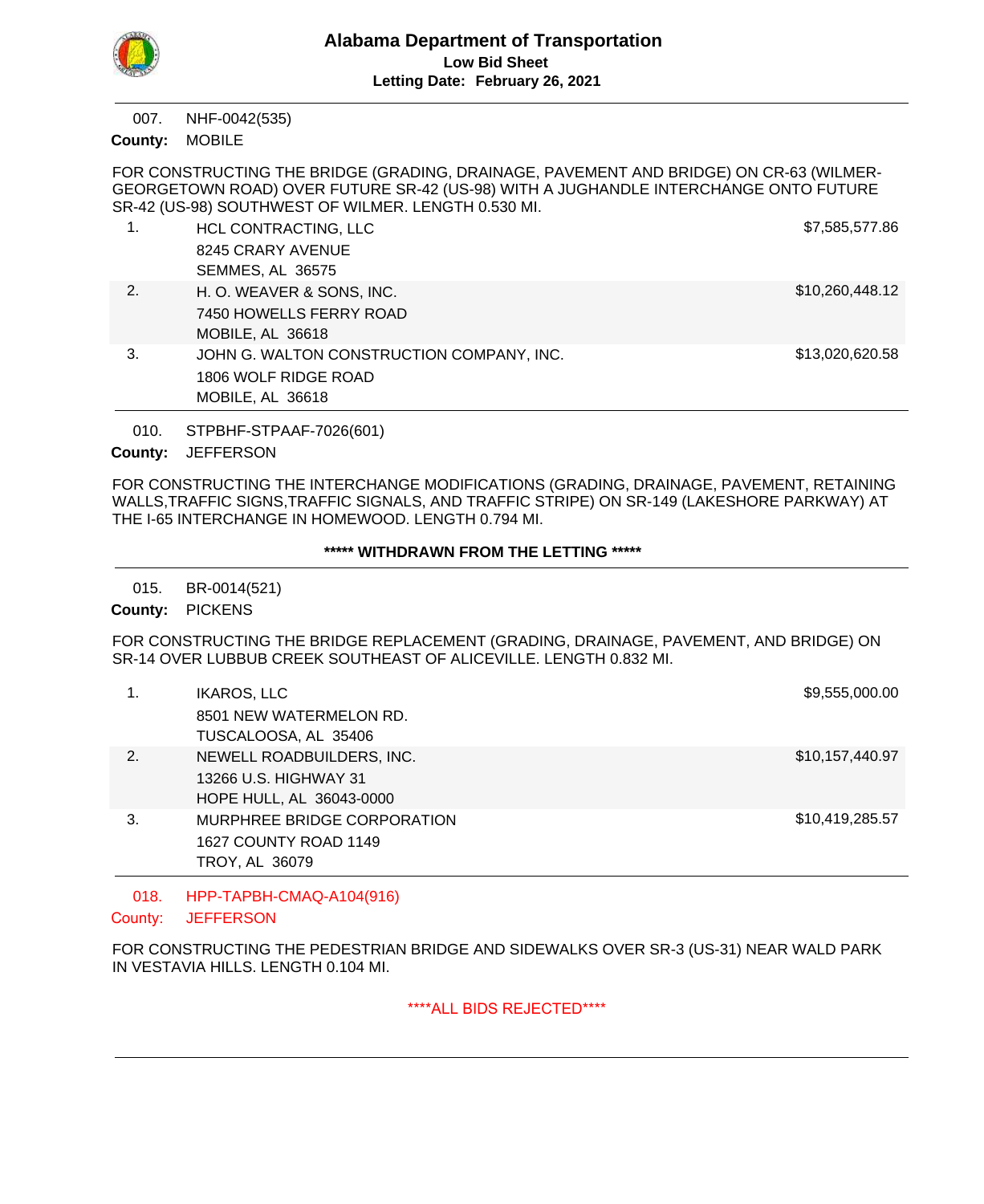HSIP-I059(413) 024.

### Counties: TUSCALOOSA AND GREENE

FOR CONSTRUCTING THE CABLE GUIDERAIL INSTALLATION AT VARIOUS LOCATIONS ON I-59 FROM A POINT SOUTHWEST OF THE GREENE COUNTY LINE (MP 55.209) TO 0.250 MILE SOUTH OF THE 3RD AVENUE EAST OVERPASS IN TUSCALOOSA. LENGTH 17.045 MI.

|    | HIGHWAY SPECIALTIES, INC. | \$818,472.00 |
|----|---------------------------|--------------|
|    | 2050 S. PINE BARREN ROAD  |              |
|    | MCDAVID, FL 32568         |              |
| 2. | RMD HOLDINGS, INC.        | \$895,745.50 |
|    | 69951 LOWE PLANK ROAD     |              |
|    | RICHMOND, MI 48062-5365   |              |
| 3. | ALABAMA GUARDRAIL, INC.   | \$952,943,00 |
|    | 60701 U.S. HWY, 231       |              |
|    | ONEONTA, AL 35121         |              |

IM-IMGR-I065(504) 027.

# County: CONECUH

FOR CONSTRUCTING THE MICRO-MILLING, RESURFACING, AND TRAFFIC STRIPE ON I-65 FROM THE CR-6 OVERPASS TO 0.500 MILE SOUTH OF THE JUNCTION OF SR-12 (US-84) SOUTHWEST OF EVERGREEN. LENGTH 9.420 MI.

| 1. | H. O. WEAVER & SONS, INC.<br>7450 HOWELLS FERRY ROAD<br>MOBILE, AL 36618        | \$3,446,545.05 |
|----|---------------------------------------------------------------------------------|----------------|
| 2. | MIDSOUTH PAVING, INC.<br>500 RIVERHILLS PARK, SUITE 590<br>BIRMINGHAM, AL 35242 | \$3,700,237.95 |
| 3. | MOBILE ASPHALT COMPANY, LLC<br>3151 HAMILTON BOULEVARD<br>THEODORE, AL 36582    | \$3,776,519.52 |

NH-0001(619) 030.

# County: LEE

FOR CONSTRUCTING THE MICRO-MILLING, RESURFACING, GUARDRAIL REPLACEMENT, AND TRAFFIC STRIPE ON SR-1 (US-431) FROM 0.380 MILE SOUTH OF THE JUNCTION OF CR-287 TO 0.370 MILE SOUTH OF THE JUNCTION OF CR-253 EAST OF SALEM. LENGTH 5.237 MI.

| EAST ALABAMA PAVING COMPANY, INC. | \$4,364,055.17 |
|-----------------------------------|----------------|
| 11 OLD COLUMBUS ROAD              |                |
| OPELIKA, AL 36804                 |                |

NH-0002(591) 031.

### County: JACKSON

FOR CONSTRUCTING THE MICRO-MILLING, RESURFACING, GUARDRAIL REPLACEMENT, AND TRAFFIC STRIPE ON SR-2 (US-72) FROM THE EAST END OF THE CROW CREEK BRIDGE (MP 154.79) TO A POINT WEST OF THE SR-277 OVERPASS (MP 158.62) IN STEVENSON. LENGTH 3.830 MI.

| REED CONTRACTING SERVICES, INC.      | \$3,887,224.13 |
|--------------------------------------|----------------|
| 2512 TRIANA BLVD, SW                 |                |
| HUNTSVILLE, AL 35805                 |                |
| WIREGRASS CONSTRUCTION COMPANY, INC. | \$4,335,561.74 |
| 1830 HARTFORD HIGHWAY                |                |
| DOTHAN, AL 36301                     |                |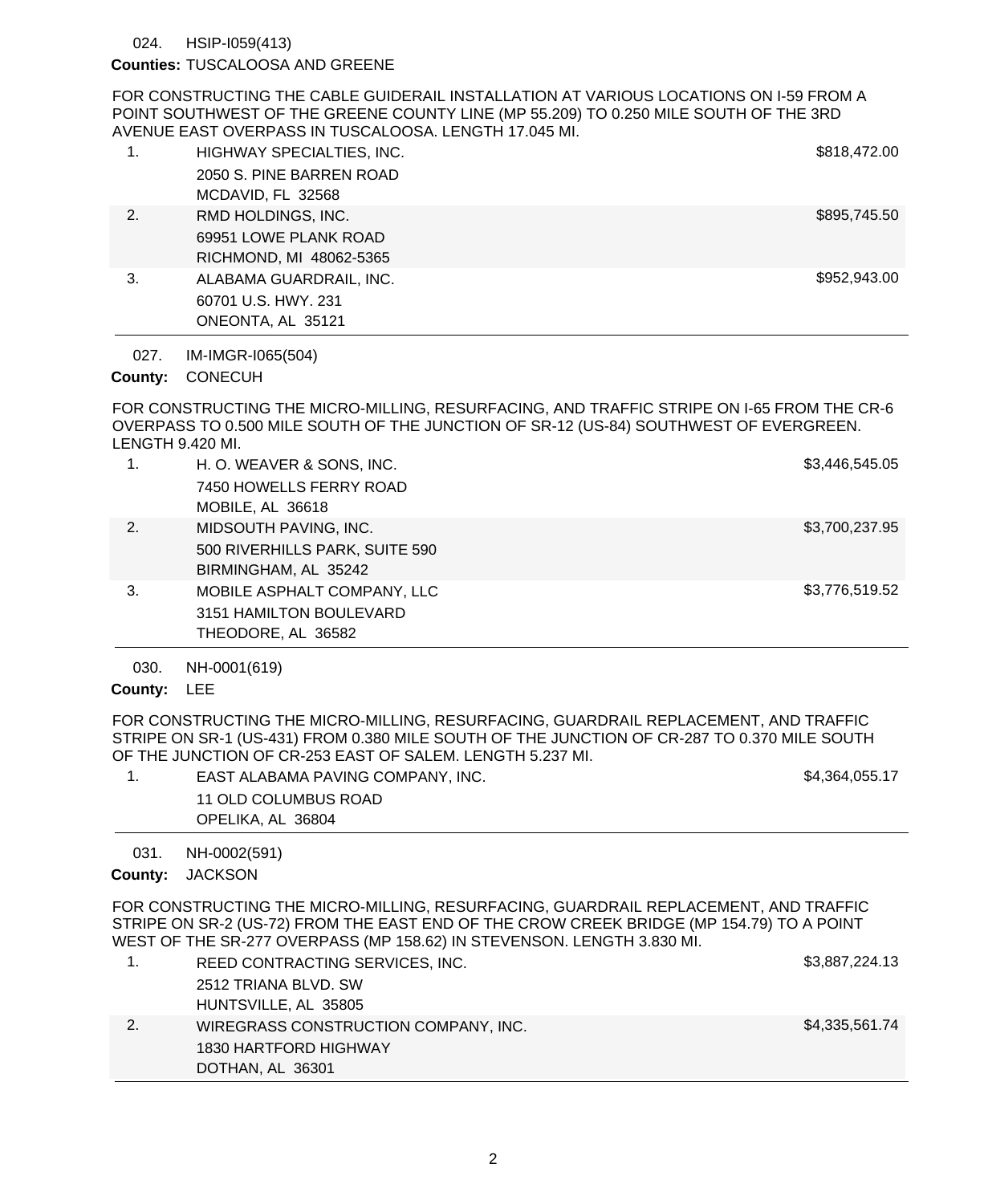#### NH-0002(592) 032.

## County: LAUDERDALE

FOR CONSTRUCTING THE MICRO-MILLING, RESURFACING, AND TRAFFIC STRIPE ON SR-2 (US-72) FROM THE JUNCTION OF CR-63 (MP 40.906) TO THE JUNCTION OF CR-66 (MP 42.586) IN KILLEN. LENGTH 1.679 MI.

|    | ROGERS GROUP, INC.             | \$880,488.88   |
|----|--------------------------------|----------------|
|    | 421 GREAT CIRCLE ROAD          |                |
|    | NASHVILLE, TN 37228-0000       |                |
| 2. | MIDSOUTH PAVING, INC.          | \$1,026,351.85 |
|    | 500 RIVERHILLS PARK, SUITE 590 |                |
|    | BIRMINGHAM, AL 35242           |                |

NH-0003(632), NH-0003(637) 033.

HUNTSVILLE, AL 35805

## County: MORGAN

FOR CONSTRUCTING THE MICRO-MILLING, RESURFACING, AND TRAFFIC STRIPE ON SR-3 (US-31) FROM THE JUNCTION OF ATKESON DRIVE SOUTHEAST IN DECATUR TO THE TENNESSEE RIVER BRIDGE (MP 358.394). LENGTH 5.964 MI.

| WIREGRASS CONSTRUCTION COMPANY, INC. | \$4,635,458.66 |
|--------------------------------------|----------------|
| 1830 HARTFORD HIGHWAY                |                |
| DOTHAN, AL 36301                     |                |
| REED CONTRACTING SERVICES, INC.      | \$5,043,879.31 |
| 2512 TRIANA BLVD, SW                 |                |

NH-0021(572) 034.

County: TALLADEGA

FOR CONSTRUCTING THE MICRO-MILLING, RESURFACING, GUARDRAIL INSTALLATION, AND TRAFFIC STRIPE ON SR-21 FROM 0.190 MILE SOUTH OF THE JUNCTION OF CR-238 NORTH OF WINTERBORO TO 0.340 MILE NORTH OF THE JUNCTION OF MAINE STREET. LENGTH 3.298 MI.

| 1. | MCCARTNEY CONSTRUCTION CO., INC.<br>401 GREEN VALLEY ROAD<br>GLENCOE, AL 35905     | \$1,672,100.34 |
|----|------------------------------------------------------------------------------------|----------------|
| 2. | DUNN CONSTRUCTION COMPANY, INC.<br>3905 MESSER AIRPORT HWY<br>BIRMINGHAM, AL 35222 | \$1,883,164.47 |
| 3. | MIDSOUTH PAVING, INC.<br>500 RIVERHILLS PARK, SUITE 590<br>BIRMINGHAM, AL 35242    | \$2,206,213.64 |

NH-0215(505) 035.

### County: TUSCALOOSA

FOR CONSTRUCTING THE PLANING, RESURFACING, TRAFFIC SIGNALS, TRAFFIC SIGNS, AND TRAFFIC STRIPE ON SR-215 (15TH STREET) FROM THE INTERSECTION OF GREENSBORO AVENUE TO JUST WEST OF THE JUNCTION OF DR. EDWARD HILLARD DRIVE IN TUSCALOOSA. LENGTH 2.010 MI.

| MIDSOUTH PAVING, INC.                 | \$2,661,351.28 |
|---------------------------------------|----------------|
| 500 RIVERHILLS PARK, SUITE 590        |                |
| BIRMINGHAM, AL 35242                  |                |
| S. T. BUNN CONSTRUCTION COMPANY, INC. | \$2,701,107.23 |
| 611 HELEN KELLER BOULEVARD            |                |
| TUSCALOOSA, AL 35404                  |                |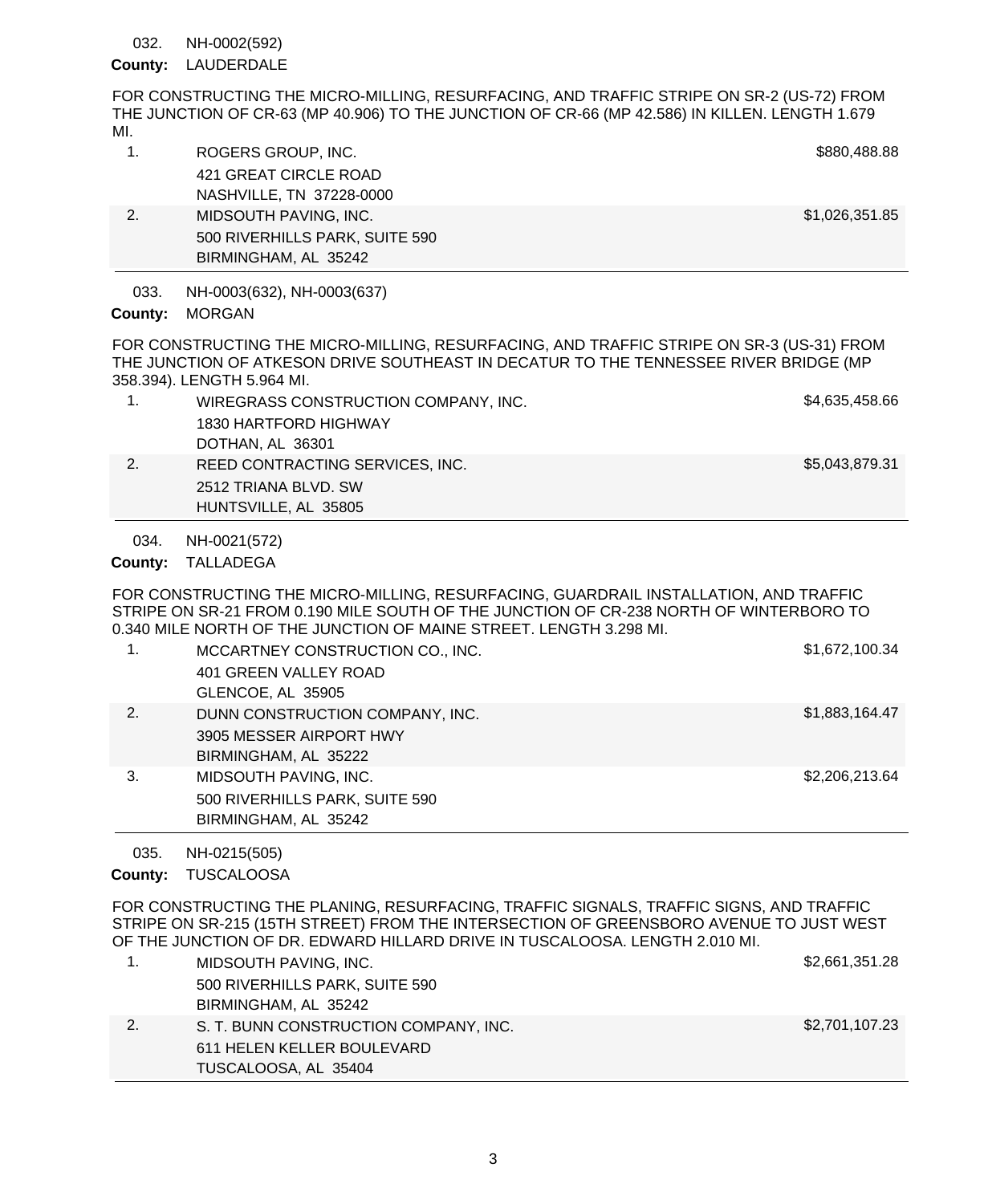#### NH-HSIP-0001(615) 038.

## County: CHAMBERS

FOR CONSTRUCTING THE SAFETY WIDENING, MICRO-MILLING, RESURFACING, AND TRAFFIC STRIPE ON SR-1 (US-431) FROM 0.230 MILE NORTH OF THE JUNCTION OF SR-147 TO 0.380 MILE SOUTH OF THE JUNCTION OF SR-50 IN LAFAYETTE. LENGTH 8.297 MI.

|    | EAST ALABAMA PAVING COMPANY, INC.  | \$2,439,953.74 |
|----|------------------------------------|----------------|
|    | 11 OLD COLUMBUS ROAD               |                |
|    | OPELIKA, AL 36804                  |                |
| 2. | GARY INGRAM GRADING & PAVING, INC. | \$2,461,522.83 |
|    | 1767 GRIFFIN SHOALS ROAD           |                |
|    | DADEVILLE, AL 36853                |                |

NH-HSIP-0001(616) 039.

## County: HENRY

FOR CONSTRUCTING THE PLANING, RESURFACING, GUARDRAIL RESET, AND TRAFFIC STRIPE ON SR-1 (US-431) FROM THE JUNCTION OF CR-42 TO THE BARBOUR COUNTY LINE. LENGTH 12.468 MI.

| MIDSOUTH PAVING, INC.                | \$5,587,451.78 |
|--------------------------------------|----------------|
| 500 RIVERHILLS PARK, SUITE 590       |                |
| BIRMINGHAM, AL 35242                 |                |
| WIREGRASS CONSTRUCTION COMPANY, INC. | \$6,473,156.24 |
| 1830 HARTFORD HIGHWAY                |                |
| DOTHAN, AL 36301                     |                |

#### NH-HSIP-0003(633) 040.

## County: BALDWIN

FOR CONSTRUCTING THE PLANING, RESURFACING, GUARDRAIL STEEL BLOCKOUT REPLACEMENT, AND TRAFFIC STRIPE ON SR-3 (US-31) FROM THE JUNCTION OF CHURCH STREET IN STAPLETON TO THE SOUTH CITY LIMITS OF BAY MINETTE. LENGTH 7.380 MI.

| 1. | MOBILE ASPHALT COMPANY, LLC               | \$2,683,701.51 |
|----|-------------------------------------------|----------------|
|    | 3151 HAMILTON BOULEVARD                   |                |
|    | THEODORE, AL 36582                        |                |
| 2. | H. O. WEAVER & SONS, INC.                 | \$2,857,275.11 |
|    | 7450 HOWELLS FERRY ROAD                   |                |
|    | MOBILE, AL 36618                          |                |
| 3. | JOHN G. WALTON CONSTRUCTION COMPANY, INC. | \$3,177,229.02 |
|    | 1806 WOLF RIDGE ROAD                      |                |
|    | MOBILE, AL 36618                          |                |

#### RASTPNU-6620(250) 043.

### County: WILCOX

FOR CONSTRUCTING THE RESURFACING AND TRAFFIC STRIPE ON CR-6 FROM THE JUNCTION OF SR-41 TO THE MONROE COUNTY LINE. LENGTH 2.868 MI.

| MOBILE ASPHALT COMPANY, LLC | \$525,122.81 |
|-----------------------------|--------------|
| 3151 HAMILTON BOULEVARD     |              |
| THEODORE, AL 36582          |              |
| H. O. WEAVER & SONS, INC.   | \$535,599.56 |
| 7450 HOWELLS FERRY ROAD     |              |
| MOBILE, AL 36618            |              |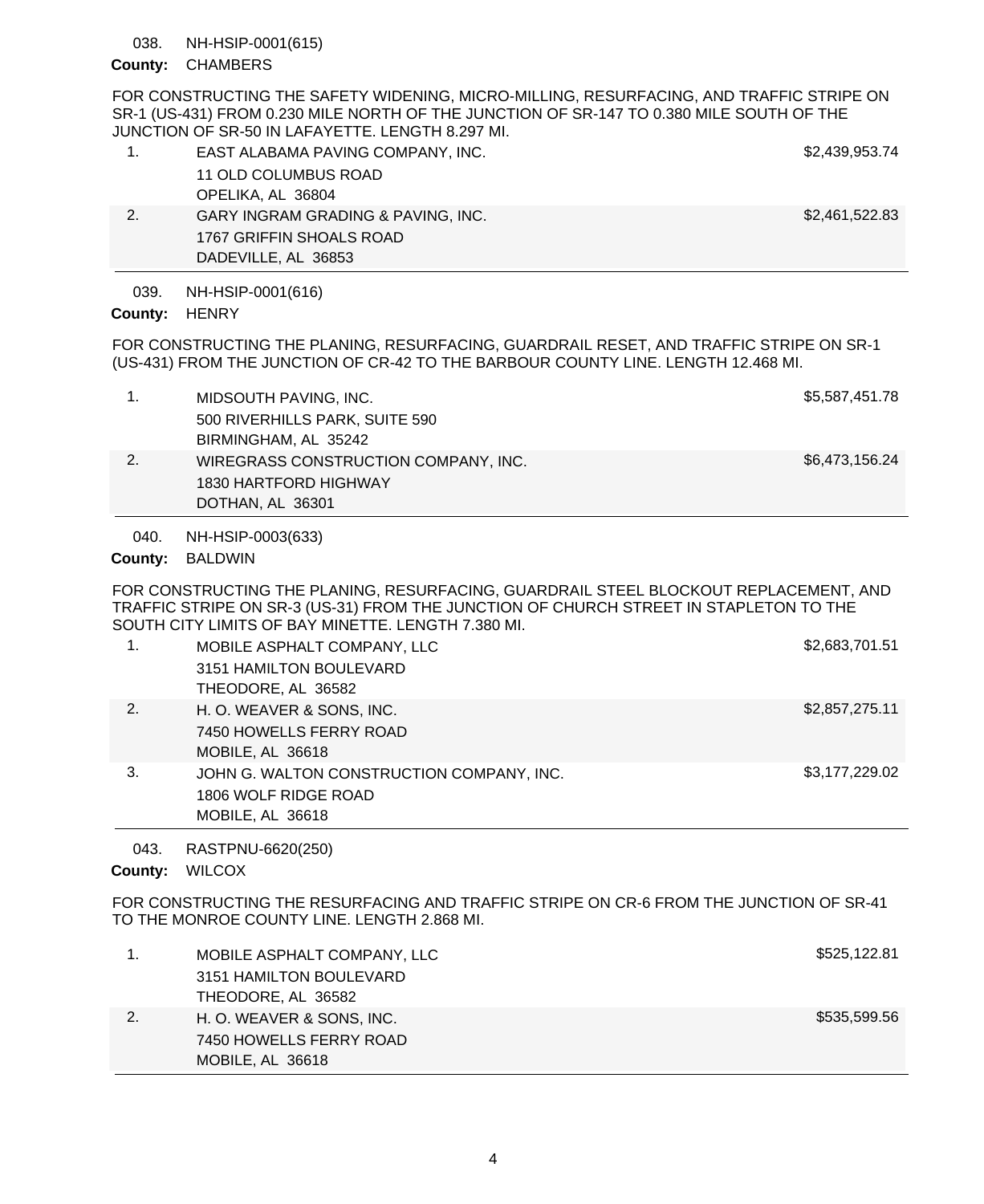#### STPAA-0068(509) 049.

### County: DEKALB

FOR CONSTRUCTING THE MICRO-MILLING, RESURFACING, AND TRAFFIC STRIPE ON SR-68 IN COLLINSVILLE FROM THE JUNCTION OF SR-7 (US-11) TO THE CHEROKEE COUNTY LINE. LENGTH 2.379 MI.

| WIREGRASS CONSTRUCTION COMPANY, INC. | \$796,805.15 |
|--------------------------------------|--------------|
| 1830 HARTFORD HIGHWAY                |              |
| DOTHAN, AL 36301                     |              |

STPAA-0075(539) 050.

### County: MARSHALL

FOR CONSTRUCTING THE MICRO-MILLING, RESURFACING, AND TRAFFIC STRIPE ON SR-75 FROM THE BLOUNT COUNTY LINE TO THE JUNCTION OF TIMBER LANE IN ALBERTVILLE. LENGTH 10.339 MI.

| WHITAKER CONTRACTING CORPORATION     | \$2,045,357.77 |
|--------------------------------------|----------------|
| 692 CONVICT CAMP ROAD                |                |
| GUNTERSVILLE, AL 35976-0000          |                |
| WIREGRASS CONSTRUCTION COMPANY, INC. | \$2,169,760.46 |
| 1830 HARTFORD HIGHWAY                |                |
| DOTHAN, AL 36301                     |                |

STPAA-0099(507) 051.

County: LIMESTONE

FOR CONSTRUCTING THE MICRO-MILLING, RESURFACING, AND TRAFFIC STRIPE ON SR-99 FROM THE JUNCTION OF SR-3 (US-31) TO THE JUNCTION OF MARKET STREET WEST IN ATHENS. LENGTH 3.465 MI.

|    | REED CONTRACTING SERVICES, INC.      | \$1,042,405.22 |
|----|--------------------------------------|----------------|
|    | 2512 TRIANA BLVD. SW                 |                |
|    | HUNTSVILLE, AL 35805                 |                |
| 2. | WIREGRASS CONSTRUCTION COMPANY, INC. | \$1,379,362.85 |
|    | 1830 HARTFORD HIGHWAY                |                |
|    | DOTHAN, AL 36301                     |                |

STPAA-0132(503) 052.

County: BLOUNT

FOR CONSTRUCTING THE RESURFACING (SCRUB SEAL) AND TRAFFIC STRIPE ON SR-132 FROM THE JUNCTION OF SR-75 IN ONEONTA TO THE ETOWAH COUNTY LINE. LENGTH 9.736 MI.

| WHITAKER CONTRACTING CORPORATION | \$987,975.57 |
|----------------------------------|--------------|
| 692 CONVICT CAMP ROAD            |              |
| GUNTERSVILLE, AL 35976-0000      |              |
|                                  |              |

STPAA-0187(501) 053.

County: FRANKLIN

FOR CONSTRUCTING THE MICRO-MILLING, RESURFACING, AND TRAFFIC STRIPE ON SR-187 FROM THE MARION COUNTY LINE TO THE INTERSECTION OF SR-172 IN HODGES. LENGTH 1.118 MI.

|    | ROGERS GROUP, INC.             | \$398,000.00 |
|----|--------------------------------|--------------|
|    | 421 GREAT CIRCLE ROAD          |              |
|    | NASHVILLE, TN 37228-0000       |              |
| 2. | MIDSOUTH PAVING, INC.          | \$430,580.81 |
|    | 500 RIVERHILLS PARK, SUITE 590 |              |
|    | BIRMINGHAM, AL 35242           |              |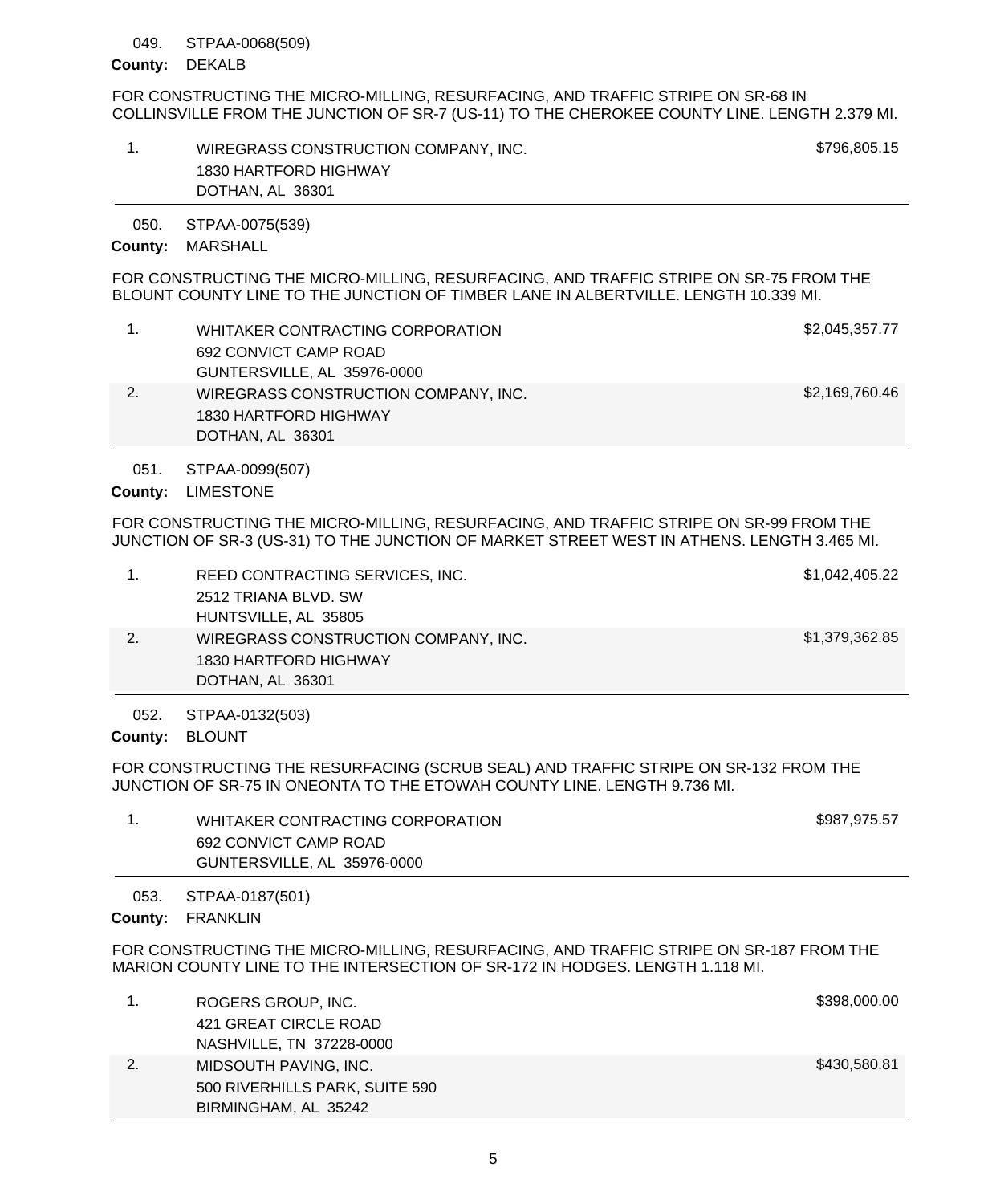#### STPAA-0277(500) 054.

### County: JACKSON

FOR CONSTRUCTING THE RESURFACING, GUARDRAIL RESET, AND TRAFFIC STRIPE ON SR-277 FROM 0.340 MILE SOUTH OF THE JUNCTION OF SR-2 (US-72) IN STEVENSON TO THE JUNCTION OF SR-2 (US-72) IN BRIDGEPORT. LENGTH 8.849 MI.

| 1. | REED CONTRACTING SERVICES, INC.      | \$1,750,571.77 |
|----|--------------------------------------|----------------|
|    | 2512 TRIANA BLVD, SW                 |                |
|    | HUNTSVILLE, AL 35805                 |                |
| 2. | WIREGRASS CONSTRUCTION COMPANY, INC. | \$2,028,264.12 |
|    | 1830 HARTFORD HIGHWAY                |                |
|    | DOTHAN, AL 36301                     |                |

#### STPAA-FMGR-0050(507) 057.

## County: CHAMBERS

FOR CONSTRUCTING THE RESURFACING (MICRO-SURFACING SEAL COAT), GUARDRAIL INSTALLATION, AND TRAFFIC STRIPE ON SR-50 FROM THE JUNCTION OF CR-208 IN HUGULEY TO THE JUNCTION OF SR-15 (US-29). LENGTH 2.581 MI.

1. WHITAKER CONTRACTING CORPORATION 6897,877.55 692 CONVICT CAMP ROAD GUNTERSVILLE, AL 35976-0000

STPAA-HSIP-0004(550) 060.

### County: CLEBURNE

FOR CONSTRUCTING THE SAFETY WIDENING, MICRO-MILLING, RESURFACING, GUARDRAIL RETROFIT, AND TRAFFIC STRIPE ON SR-4 (US-78) FROM 0.230 MILE SOUTH OF THE JUNCTION OF CR-61 IN EDWARDSVILLE TO THE GEORGIA STATE LINE. LENGTH 8.953 MI.

|    | GLENCOE, AL 35905                |                |
|----|----------------------------------|----------------|
|    | 401 GREEN VALLEY ROAD            |                |
| 2. | MCCARTNEY CONSTRUCTION CO., INC. | \$2,981,726.10 |
|    | BIRMINGHAM, AL 35242             |                |
|    | 500 RIVERHILLS PARK, SUITE 590   |                |
|    | MIDSOUTH PAVING, INC.            | \$2,925,879.60 |

STPAA-HSIP-0004(551) 061.

### County: CALHOUN

FOR CONSTRUCTING THE SAFETY WIDENING, MICRO-MILLING, RESURFACING, GUARDRAIL REPLACEMENT, AND TRAFFIC STRIPE ON SR-4 (US-78) FROM 0.150 MILE EAST OF THE JUNCTION OF CR-202 TO THE INTERSECTION OF SR-21 IN OXFORD. LENGTH 5.757 MI.

|    | MCCARTNEY CONSTRUCTION CO., INC. | \$2,202,543.75 |
|----|----------------------------------|----------------|
|    | 401 GREEN VALLEY ROAD            |                |
|    | GLENCOE, AL 35905                |                |
| 2. | MIDSOUTH PAVING, INC.            | \$2,460,924.40 |
|    | 500 RIVERHILLS PARK, SUITE 590   |                |
|    | BIRMINGHAM, AL 35242             |                |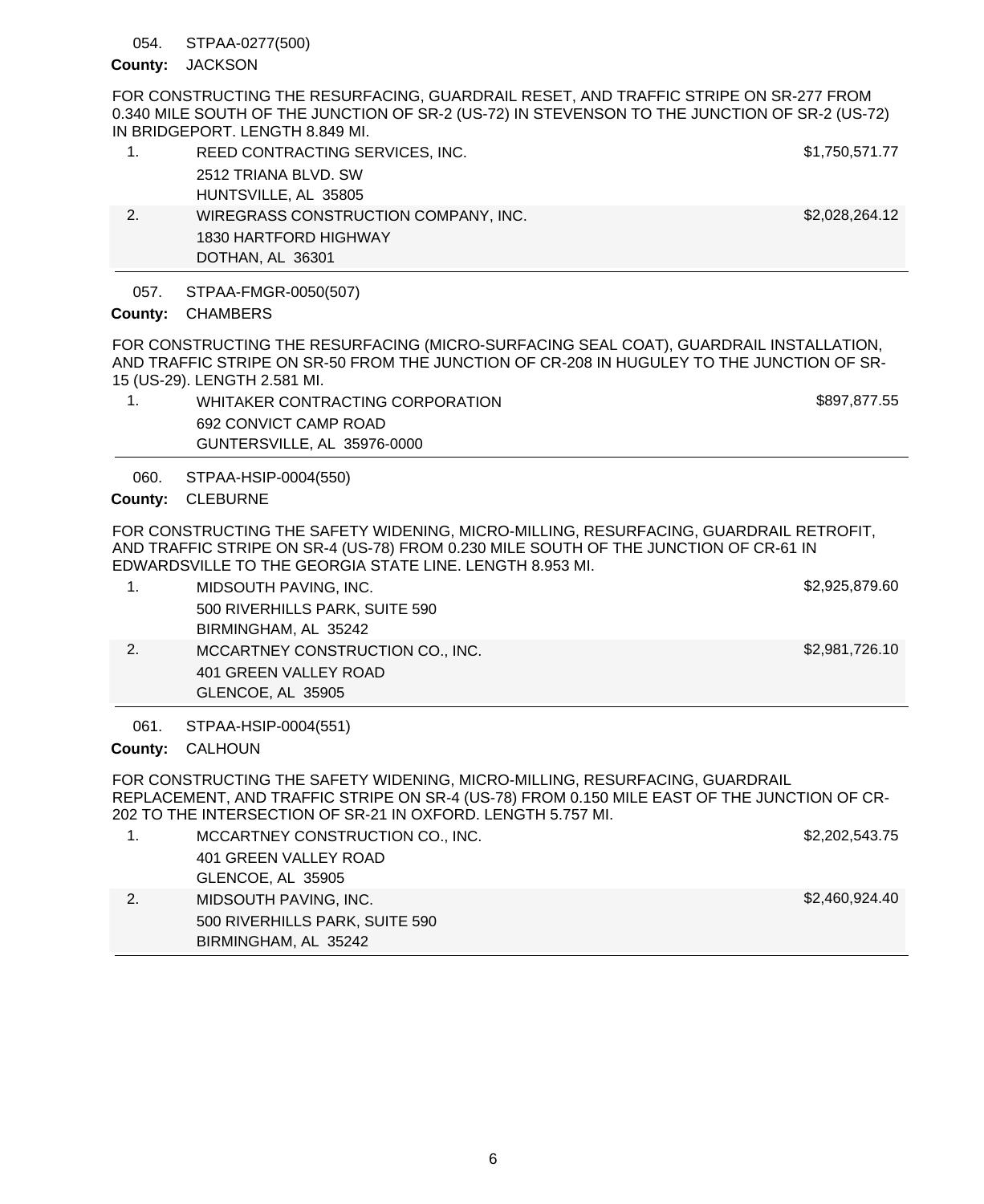#### STPAA-HSIP-0010(551) 062.

### County: WILCOX

FOR CONSTRUCTING THE SAFETY WIDENING, PLANING, RESURFACING (SCRUB SEAL), AND TRAFFIC STRIPE ON SR-10 FROM 0.740 MILE EAST OF THE JUNCTION OF WOODBINE LANE TO EAST OF THE STURDIVANT CREEK BRIDGE SOUTHEAST OF PINE APPLE. LENGTH 14.202 MI.

|    | H. O. WEAVER & SONS, INC.   | \$3,152,209.67 |
|----|-----------------------------|----------------|
|    | 7450 HOWELLS FERRY ROAD     |                |
|    | MOBILE, AL 36618            |                |
| 2. | MOBILE ASPHALT COMPANY, LLC | \$3,215,434.33 |
|    | 3151 HAMILTON BOULEVARD     |                |
|    | THEODORE, AL 36582          |                |
| 3. | ASPHALT CONTRACTORS, INC.   | \$3,401,051.80 |
|    | 6730 TAYLOR CIRCLE          |                |
|    | MONTGOMERY, AL 36117-0000   |                |

STPAA-HSIP-0014(547) 063.

# County: TALLAPOOSA

FOR CONSTRUCTING THE SAFETY WIDENING, MICRO-MILLING, RESURFACING, GUARDRAIL RETOFIT, AND TRAFFIC STRIPE ON SR-14 FROM THE ELMORE COUNTY LINE TO THE JUNCTION OF CANNON ROAD IN TALLASSEE. LENGTH 3.239 MI.

| 1. | WIREGRASS CONSTRUCTION COMPANY, INC.<br>1830 HARTFORD HIGHWAY<br>DOTHAN, AL 36301     | \$1,258,434.17 |
|----|---------------------------------------------------------------------------------------|----------------|
| 2. | GARY INGRAM GRADING & PAVING, INC.<br>1767 GRIFFIN SHOALS ROAD<br>DADEVILLE, AL 36853 | \$1,278,958.88 |
| 3. | MIDSOUTH PAVING, INC.<br>500 RIVERHILLS PARK, SUITE 590<br>BIRMINGHAM, AL 35242       | \$1,374,433.79 |

STPAA-HSIP-0016(528) 064.

County: BALDWIN

FOR CONSTRUCTING THE PLANING, RESURFACING, GUARDRAIL STEEL BLOCKOUT REPLACEMENT, AND TRAFFIC STRIPE ON SR-16 (US-90) FROM 0.190 MILE EAST OF THE TENSAW RIVER BRIDGE TO EAST OF THE BLAKELEY RIVER BRIDGE IN SPANISH FORT. LENGTH 4.615 MI.

|                  | H. O. WEAVER & SONS, INC.                 | \$2,551,875.01 |
|------------------|-------------------------------------------|----------------|
|                  | 7450 HOWELLS FERRY ROAD                   |                |
|                  | MOBILE, AL 36618                          |                |
| $\overline{2}$ . | MOBILE ASPHALT COMPANY, LLC               | \$2,602,292.82 |
|                  | 3151 HAMILTON BOULEVARD                   |                |
|                  | THEODORE, AL 36582                        |                |
| 3.               | JOHN G. WALTON CONSTRUCTION COMPANY, INC. | \$2,774,307.07 |
|                  | 1806 WOLF RIDGE ROAD                      |                |
|                  | MOBILE, AL 36618                          |                |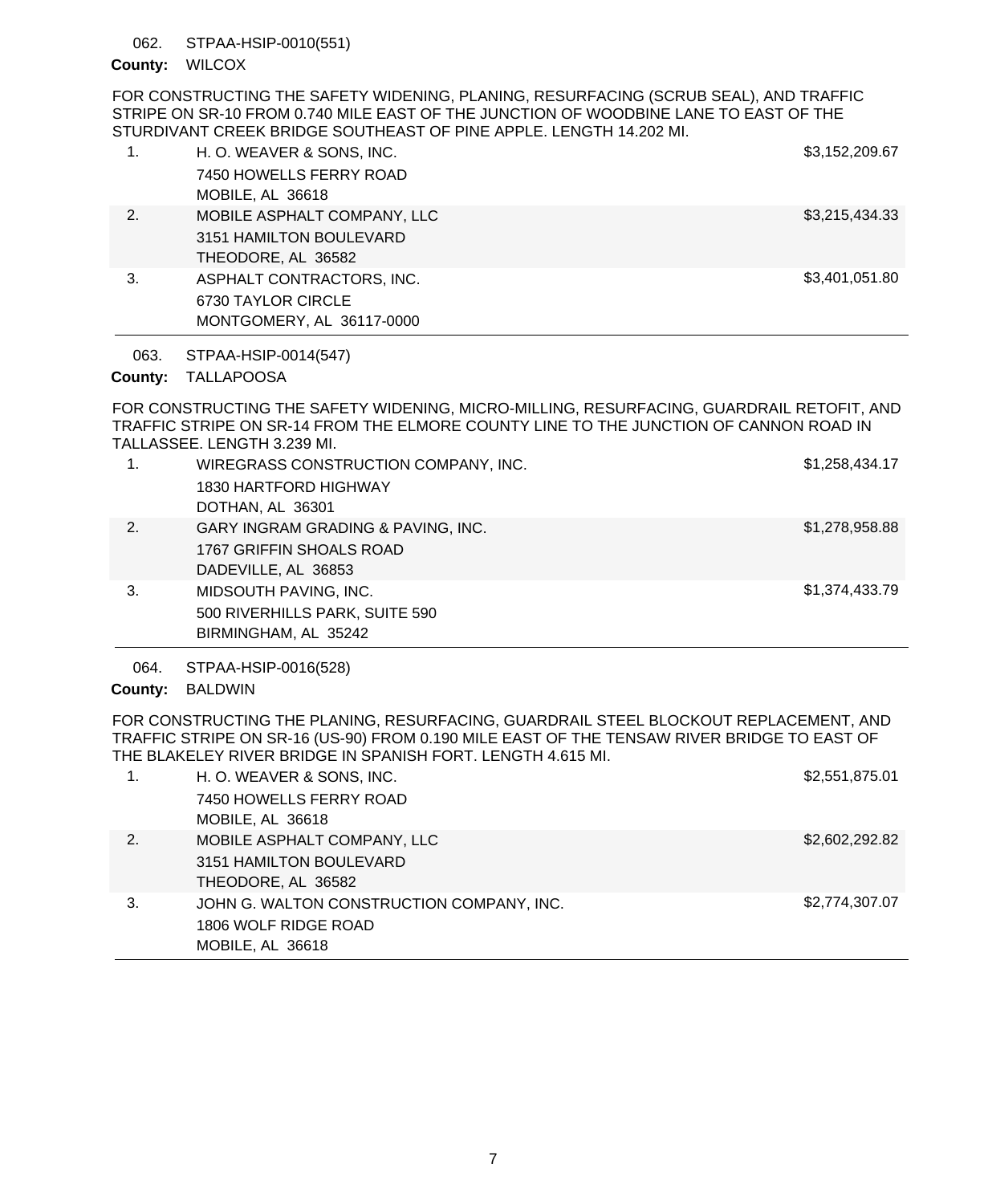#### STPAA-HSIP-0069(565) 065.

### County: CLARKE

FOR CONSTRUCTING THE SAFETY WIDENING, RESURFACING (MICRO-SURFACING SEAL COAT AND SCRUB SEAL), AND TRAFFIC STRIPE ON SR-69 FROM 0.710 MILE SOUTH OF THE JUNCTION OF TRAWICK CREEK ROAD TO THE MARENGO COUNTY LINE. LENGTH 3.303 MI.

|    | MOBILE ASPHALT COMPANY, LLC | \$877,948.89 |
|----|-----------------------------|--------------|
|    | 3151 HAMILTON BOULEVARD     |              |
|    | THEODORE, AL 36582          |              |
| 2. | H. O. WEAVER & SONS, INC.   | \$947,411.60 |
|    | 7450 HOWELLS FERRY ROAD     |              |
|    | MOBILE, AL 36618            |              |

STPAA-HSIP-0241(504) 066.

## County: MARION

FOR CONSTRUCTING THE SAFETY WIDENING, PLANING, RESURFACING, GUARDRAIL REPLACEMENT, AND TRAFFIC STRIPE ON SR-241 FROM THE JUNCTION OF SR-74 (US-278) TO 0.300 MILE SOUTH OF THE JUNCTION OF CR-143 SOUTH OF BEAR CREEK. LENGTH 0.794 MI.

- 1. S. T. BUNN CONSTRUCTION COMPANY, INC. \$3,055,674.00 611 HELEN KELLER BOULEVARD TUSCALOOSA, AL 35404 2. ROGERS GROUP, INC. **\$3,440,444.44** 421 GREAT CIRCLE ROAD
	- NASHVILLE, TN 37228-0000

STPAA-HSIP-0259(502) 067.

COOSA AND TALLAPOOSA **Counties:**

FOR CONSTRUCTING THE SAFETY WIDENING, PLANING, RESURFACING, BRIDGE GUARDRAIL RETROFIT, AND TRAFFIC STRIPE ON SR-259 FROM THE JUNCTION OF SR-9 IN EQUALITY TO THE JUNCTION OF SR-22 IN ALEXANDER CITY. LENGTH 12.798 MI.

1. GARY INGRAM GRADING & PAVING, INC. The state of the state of the S4,264,307.05 1767 GRIFFIN SHOALS ROAD DADEVILLE, AL 36853

STPAA-HSIP-0302(500) 068.

County: COFFEE

FOR CONSTRUCTING THE SAFETY WIDENING, PLANING, RESURFACING, AND TRAFFIC STRIPE ON SR-302 (WEST MCKINNON STREET) FROM THE JUNCTION OF SR-12 (US-84) TO THE INTERSECTION OF SR-122 IN NEW BROCKTON. LENGTH 2.310 MI.

| WIREGRASS CONSTRUCTION COMPANY, INC. | \$890,044.70 |
|--------------------------------------|--------------|
| 1830 HARTFORD HIGHWAY                |              |
| DOTHAN, AL 36301                     |              |
| MIDSOUTH PAVING, INC.                | \$951,882.76 |
| 500 RIVERHILLS PARK, SUITE 590       |              |
| BIRMINGHAM, AL 35242                 |              |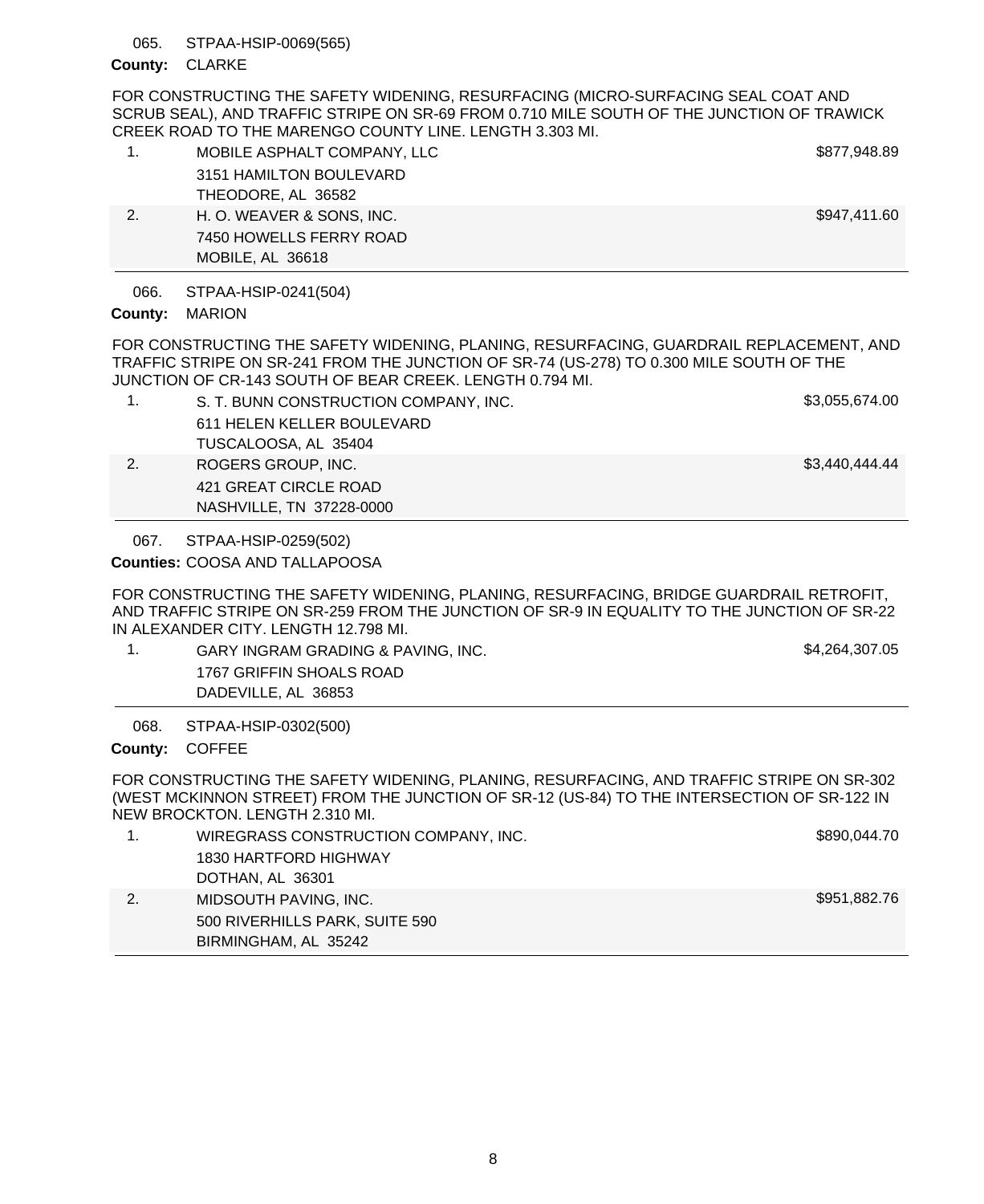#### STPAA-HSIP-FMGR-0075(540) 071.

# County: BLOUNT

FOR CONSTRUCTING THE SURFACE TREATMENT (MICRO-SURFACING SEAL COAT, TYPE III), SAFETY IMPROVEMENTS (GUARDRAIL), AND TRAFFIC STRIPE ON SR-75 FROM THE JEFFERSON COUNTY LINE TO THE SOUTH END OF THE BLACKBURN FORK RELIEF BRIDGE (MP 20.670) NORTHEAST OF REMLAP. LENGTH 7.155 MI.

1. WHITAKER CONTRACTING CORPORATION 61,599,775.75 692 CONVICT CAMP ROAD GUNTERSVILLE, AL 35976-0000

STPAA-HSIP-FMGR-0154(506) 072.

# County: CLARKE

FOR CONSTRUCTING THE SAFETY WIDENING, RESURFACING, AND TRAFFIC STRIPE ON SR-154 FROM THE JUNCTION OF SR-69 TO HARRIS CREEK NORTHWEST OF COFFEEVILLE. LENGTH 5.992 MI.

|    | H. O. WEAVER & SONS, INC.   | \$1,020,507.42 |
|----|-----------------------------|----------------|
|    | 7450 HOWELLS FERRY ROAD     |                |
|    | MOBILE, AL 36618            |                |
| 2. | MOBILE ASPHALT COMPANY, LLC | \$1,032,233.82 |
|    | 3151 HAMILTON BOULEVARD     |                |
|    | THEODORE, AL 36582          |                |

STPBH-CMAQ-5915(250) 075.

County: SHELBY

FOR CONSTRUCTING THE SAFETY AND INTERSECTIONS IMPROVEMENTS (GRADING, DRAINAGE, PAVEMENT, ROUNDABOUT INSTALLATION, BIKE LANES, AND LIGHTING) ON STATE PARK ROAD FROM THE JUNCTION OF JOHN FINDLAY DRIVE TO THE JUNCTION OF SR-119 IN PELHAM. LENGTH 1.855 MI.

|    | WIREGRASS CONSTRUCTION COMPANY, INC.<br>1830 HARTFORD HIGHWAY<br>DOTHAN, AL 36301  | \$4,894,023.86 |
|----|------------------------------------------------------------------------------------|----------------|
| 2. | WINSTON CONTRACTING, LLC<br>231 APPLEGATE TRACE<br>PELHAM, AL 35124                | \$5,209,418.10 |
| 3. | DUNN CONSTRUCTION COMPANY, INC.<br>3905 MESSER AIRPORT HWY<br>BIRMINGHAM, AL 35222 | \$5,317,485.17 |

STPMN-5118(255) 079.

County: MONTGOMERY

FOR CONSTRUCTING THE WIDENING, RESURFACING,TRAFFIC SIGNAL IMPROVEMENTS, AND TRAFFIC STRIPE ON CR-54 (HUNTER LOOP ROAD) FROM THE JUNCTION OF SR-3 (US-31) TO THE JUNCTION OF OLD SELMA ROAD. LENGTH 3.720 MI.

| 1. | MIDSOUTH PAVING, INC.                | \$2,204,692.09 |
|----|--------------------------------------|----------------|
|    | 500 RIVERHILLS PARK, SUITE 590       |                |
|    | BIRMINGHAM, AL 35242                 |                |
| 2. | DUBOSE CONSTRUCTION COMPANY, LLC     | \$2,866,793.64 |
|    | 11070 HIGHWAY 80 EAST                |                |
|    | MT. MEIGS, AL 36057                  |                |
| 3. | WIREGRASS CONSTRUCTION COMPANY, INC. | \$3,035,046.51 |
|    | 1830 HARTFORD HIGHWAY                |                |
|    | DOTHAN, AL 36301                     |                |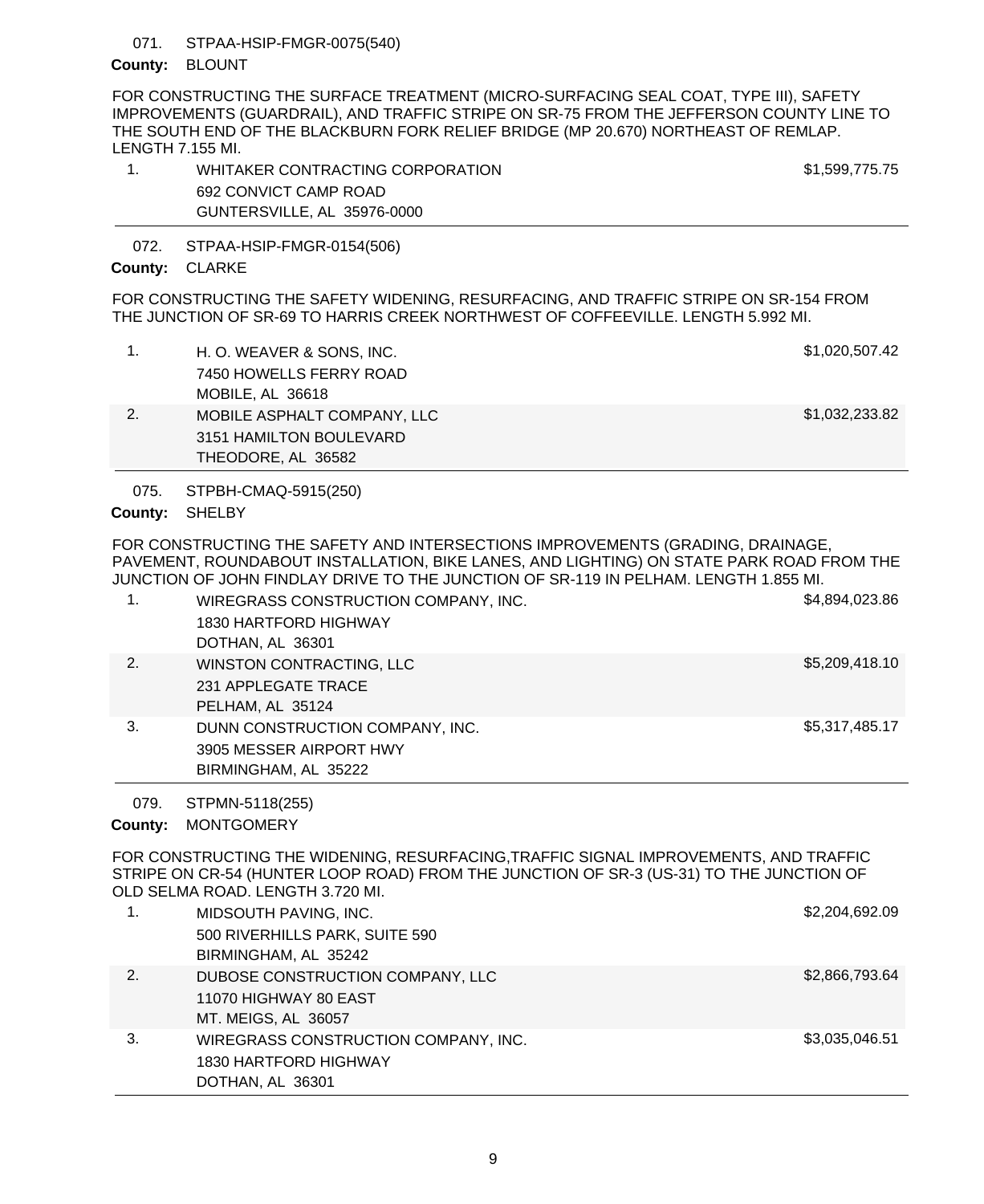#### STPMN-5120(250) 080.

# County: MONTGOMERY

FOR CONSTRUCTING THE PLAINING, RESURFACING, AND TRAFFIC STRIPE ON CR-39 (WOODLEY ROAD) FROM THE JUNCTION OF CR-39 (MOUNT ZION ROAD) TO THE MONTGOMERY CITY LIMITS. LENGTH 5.042 MI.

|    | WIREGRASS CONSTRUCTION COMPANY, INC. | \$1,015,615.87 |
|----|--------------------------------------|----------------|
|    | 1830 HARTFORD HIGHWAY                |                |
|    | DOTHAN, AL 36301                     |                |
| 2. | MIDSOUTH PAVING, INC.                | \$1,029,235.65 |
|    | 500 RIVERHILLS PARK, SUITE 590       |                |
|    | BIRMINGHAM, AL 35242                 |                |
| 3. | ASPHALT CONTRACTORS, INC.            | \$1,102,137.25 |
|    | 6730 TAYLOR CIRCLE                   |                |
|    | MONTGOMERY, AL 36117-0000            |                |

ATRP2-16-2020-016 086.

County: COFFEE

FOR CONSTRUCTING THE INTERSECTION IMPROVEMENTS ON CR-239 AND CR-114 TO INTERSECT SR-167 SOUTH OF NEW BROCKTON. LENGTH 0.715 MI.

| 1. | WIREGRASS CONSTRUCTION COMPANY, INC.<br>1830 HARTFORD HIGHWAY<br>DOTHAN, AL 36301 | \$1,133,983.89 |
|----|-----------------------------------------------------------------------------------|----------------|
| 2. | MCELHENNEY CONSTRUCTION CO., LLC<br>3835 GORDON JOHN DRIVE<br>MOBILE, AL 36693    | \$1,476,689.50 |
| 3. | MIDSOUTH PAVING, INC.<br>500 RIVERHILLS PARK, SUITE 590<br>BIRMINGHAM, AL 35242   | \$1,521,811.53 |

RACR-001-006-001 089.

County: AUTAUGA

FOR CONSTRUCTING THE ADDITIONAL LANES (GRADING, DRAINAGE, PAVEMENT, BRIDGES, TRAFFIC SIGNS, AND TRAFFIC STRIPE) ON SR-6 (US-82) FROM THE JUNCTION OF SR-14 TO THE INTERSECTION OF SR-31 (US-31) IN PRATTVILLE. LENGTH 2.311 MI.

| 1. | NEWELL ROADBUILDERS, INC.           | \$11,534,124.35 |
|----|-------------------------------------|-----------------|
|    | 13266 U.S. HIGHWAY 31               |                 |
|    | HOPE HULL, AL 36043-0000            |                 |
| 2. | W. S. NEWELL & SONS, INC.           | \$11,991,042.06 |
|    | 10480 HIGHWAY 80 EAST               |                 |
|    | MONTGOMERY, AL 36117-0000           |                 |
| 3. | <b>GRADY RALLS &amp; SONS, INC.</b> | \$12,960,311.44 |
|    | 12364 BROOKLYN ROAD                 |                 |
|    | EVERGREEN, AL 36401-0000            |                 |